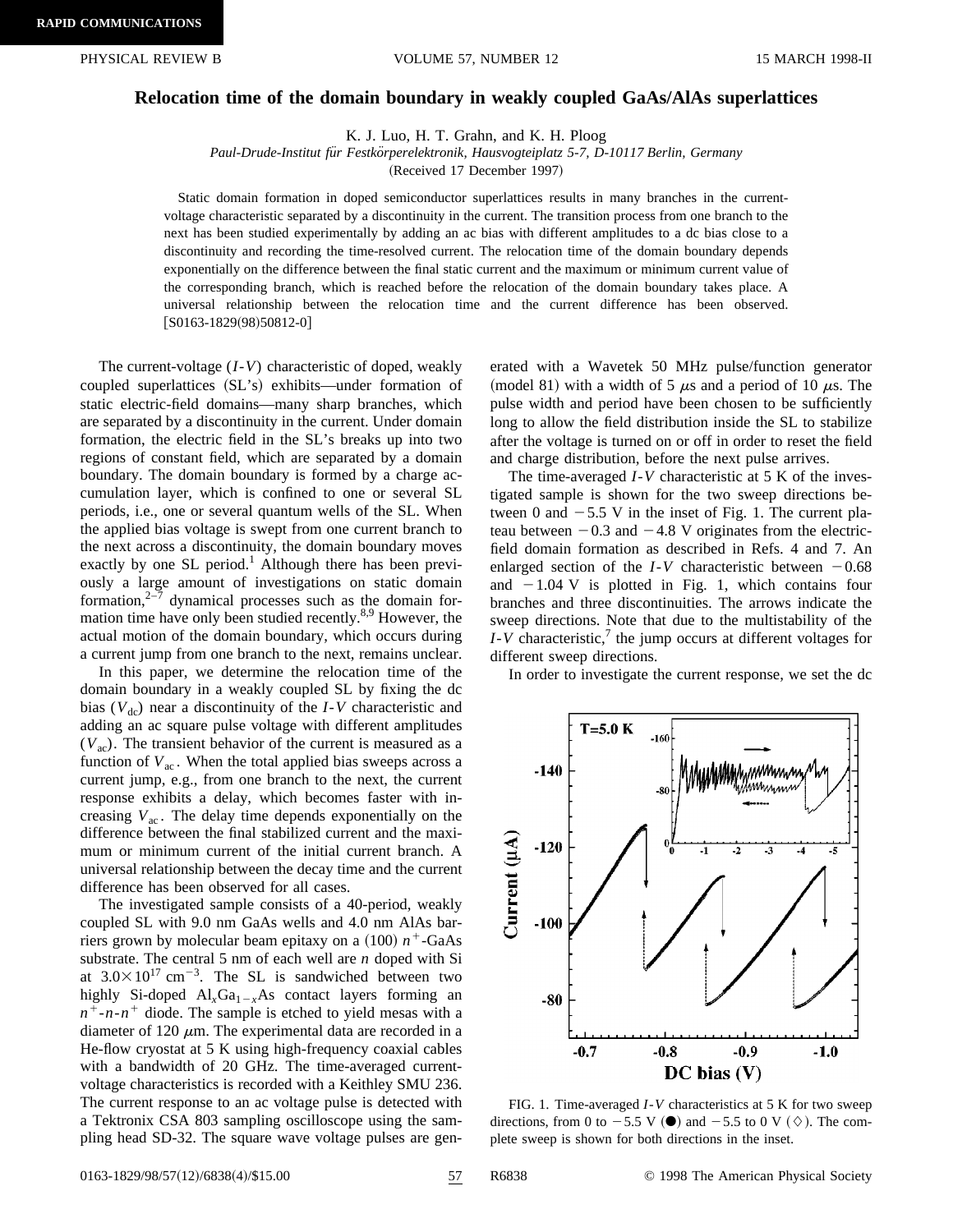

FIG. 2. (a) Current response vs time for different negative voltage pulse amplitudes at an applied dc voltage of  $-0.7$  V and 5 K. The curves have been shifted vertically in units of 30  $\mu$ A for clarity. (b) Section of the time-averaged *I*-*V* characteristic indicating the total voltage applied during a voltage pulse.

bias to  $-0.7$  V near the first jump of the *I*-*V* characteristic in Fig. 1. By increasing the amplitude of the voltage pulse, the total voltage will eventually cross the first jump, and the current response should experience a strong change. Figure  $2(a)$  displays a series of current responses versus time obtained for different amplitudes of the voltage pulse. All responses begin with a sharp spike, when the voltage pulse is turned on. These spikes are due to the displacement current of the sample, when a voltage step occurs, and mainly reflect the shape of the leading edge of the pulse.<sup>9</sup> We will focus on the current response within a single pulse width, i.e., the time range between 0 and 5  $\mu$ s, where 0  $\mu$ s is defined by the onset of the voltage step. For all responses, the current eventually reaches a stable value, which is equal to the dc current measured in the time-averaged *I*-*V* characteristic shown in Fig. 1. When  $|V_{ac}|$  is less than 76 mV, the total bias results in a current value on the same branch as the dc bias. In this case, the current increases with increasing  $|V_{ac}|$  and stabilizes instantaneously after the pulse is turned on. The situation for the total bias is shown by the arrows in Fig.  $2(b)$ , where an enlarged section of the time-averaged *I*-*V* characteristic of Fig. 1 for a sweep starting at 0 V is shown between  $-0.67$ and  $-0.91$  V. The dotted lines (arrows) in Fig. 2(a) [Fig.



FIG. 3. (a) Current response vs time for different positive voltage pulse amplitudes at an applied dc voltage of  $-1.0$  V and 5 K. The curves have been shifted vertically in units of 30  $\mu$ A for clarity. (b) Section of the time-averaged *I*-*V* characteristic indicating the total voltage applied during a voltage pulse.

 $2(b)$  correspond to a total voltage on the initial branch and the dashed ones on the second branch. A strong change in the current response occurs, when  $|V_{ac}| = 76.1$  mV, indicating that the total voltage reaches the next branch. The current jump from the first to the second branch takes place within 0.1 mV. The decay of the current response is now prolonged. However, with increasing pulse amplitude, the decay is shortened. A similar behavior has also been observed, when the dc bias is fixed at other dc voltages within the plateau in the *I*-*V* curve shown in Fig. 1.

The same experiment has been performed by fixing the dc bias at  $-1.0$  V and applying a positive ac voltage pulse. In this case, the magnitude of the total applied electric field is smaller than the initially applied one. The observed behavior is shown in Fig.  $3(a)$ . As long as the total bias is on the same branch as the dc bias, the current reaches the stable value within the step pulse resolution. However, at  $V_{ac}$ =40 mV, the current for the total and initial bias are on different branches [cf. Fig.  $3(b)$ ], and the current response is again delayed by about 1.5  $\mu$ s. With increasing  $V_{ac}$ , the current response is shortened and reaches between 120 and 150 mV a time constant of the order of 100 ns. The second branch is reached at  $V_{ac}$ =150 mV, and the response is again delayed by about 1.1  $\mu$ s.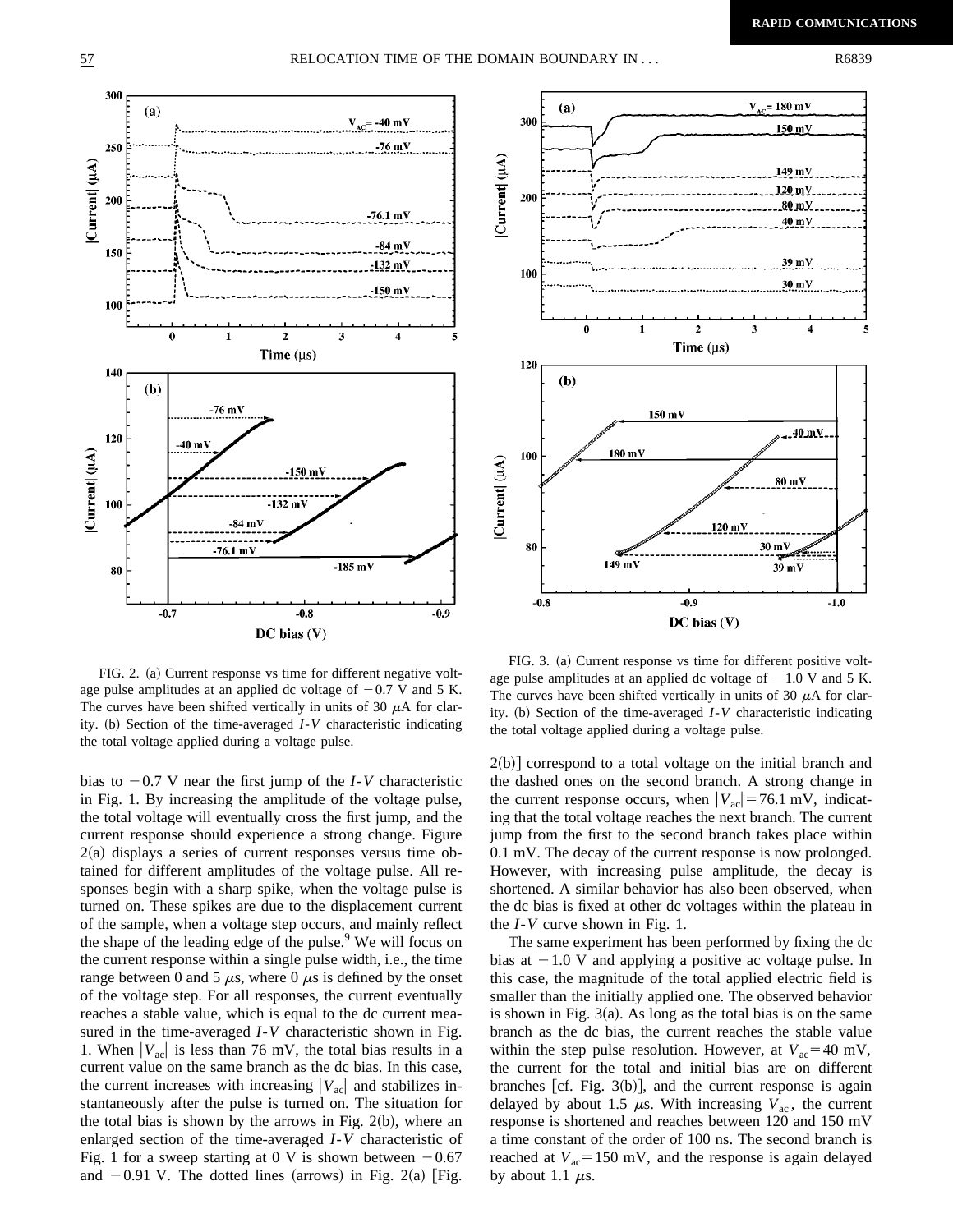

FIG. 4. Logarithm of the delay time vs current difference between final current value and the maximum or minimum current *Im* of the initial branch. The squares correspond to the situation shown in Fig.  $2(a)$ , the triangles and circles to the situation in Fig.  $3(a)$ . The circles have been shifted horizontally by 20  $\mu$ A. The solid lines are linear fits to the data points.

The observed results can be interpreted in the following way. In contrast to previous experiments, where the bias was changed from 0 to its final value in order to study the formation of the boundary moving over many periods, $8.9$  we clearly observe the relocation of the domain boundary over one or two periods. The domain boundary has already been formed before the ac bias is applied. Due to the large change in current, when  $V_{ac}$  is just sufficiently large to reach the next branch, the measured response is delayed. After the ac pulse has been turned on, the domain boundary first remains in the same well. The current value appears to be pinned at the maximum (minimum) value of the initial branch for the negative (positive) ac bias modulation in Fig. 2  $(Fig. 3)$ . After a certain time, the domain boundary relocates, and the current changes to its final stabilized value. The delay time is solely determined by the difference between the final stabilized current *I* and the maximum or minimum current  $I_m$  of the initial branch, which is reached before the current jump. A close examination shows that the relocation time  $\tau_{rel}$  depends exponentially on this current difference  $I-I_m$ , i.e.,

$$
\tau_{\text{rel}} = A \, \exp(|I - I_m| / I_0),\tag{1}
$$

where  $A$  and  $I_0$  denote constants. In Fig. 4, the relocation time  $\tau_{rel}$  is plotted as a function of the current difference on a logarithmic scale for three different cases. The squares (triangles) correspond to the situation in Fig. 2(a) [Fig. 3(a)], where the initial and final voltages are located on adjacent current branches. The circles, which have been shifted horizontally by 20  $\mu$ A in order to avoid an overlap with the triangles, correspond to data of Fig.  $3(a)$ , where the final voltage is on the third branch with respect to the initial voltage on the first branch. For all three data sets, the solid lines in Fig. 4, which denote linear fits to the data points, exhibit within experimental uncertainty the same slope. The resulting parameter  $|I_0|$  is equal to 8.8, 9.6, and 8.3  $\mu$ A for the



FIG. 5. Current response vs time for voltage pulse amplitudes of  $-150.1$ ,  $-185$ , and  $-300$  mV at an applied dc voltage of  $-0.7$  V (solid lines) and for  $-1.0$  V at an applied DC voltage of 0 V (dashed line) recorded at 5 K. The upper two solid lines have been shifted vertically in units of 30  $\mu$ A for clarity.

squares, triangles, and circles in Fig. 4, respectively. Note that  $I_0$  does not depend on the direction of the applied voltage pulse, nor on the number of branches between the initial and final voltage. This universal behavior indicates that local charging and discharging at the domain boundary plays a central role in the domain relocation process.

We now consider the current response at large negative pulse amplitudes, which have not been shown in Fig. 2. Figure 5 shows several current responses, when  $|V_{ac}|$  is larger than 150 mV at  $V_{dc}$ = -0.7 V. In this case, the current initially decays to a lower level and then recovers to its stable value. Such a behavior does not change much, when  $|V_{ac}|$  is increased further, as shown for  $|V_{ac}| = 185$  mV, where the total bias has reached the third branch [as indicated by the solid arrow in Fig.  $2(b)$ . From Figs. 5 and  $2(a)$ , it can be seen that at large pulse amplitudes, the current response exhibits a very different behavior, which indicates a domain formation mechanism different from that at smaller pulse amplitude. In Fig. 5, the bottom solid line shows the current response, when the bias is applied from  $-0.7$  to  $-1.0$  V. A very similar response is observed, when the dc bias is set to 0 V and an ac pulse of  $-1.0$  V is applied, as shown by the dashed line in Fig. 5. The similarity between the two curves strongly suggests that they are due to the same domain formation mechanism, i.e., the monopole hopping mechanism over many periods, as reported in Refs. 8 and 9.

In conclusion, we have studied the dynamical process of domain relocation in a doped GaAs/AlAs superlattice by applying a dc bias near a current discontinuity and adding an ac bias with varying amplitude. For a final current value on the same current branch, the current response reaches its final value within the risetime of the voltage pulse. If the final current value is located on another branch, the time constant of the response depends exponentially on the difference between the final current and the maximum or minimum current values, which is reached before the relocation of the